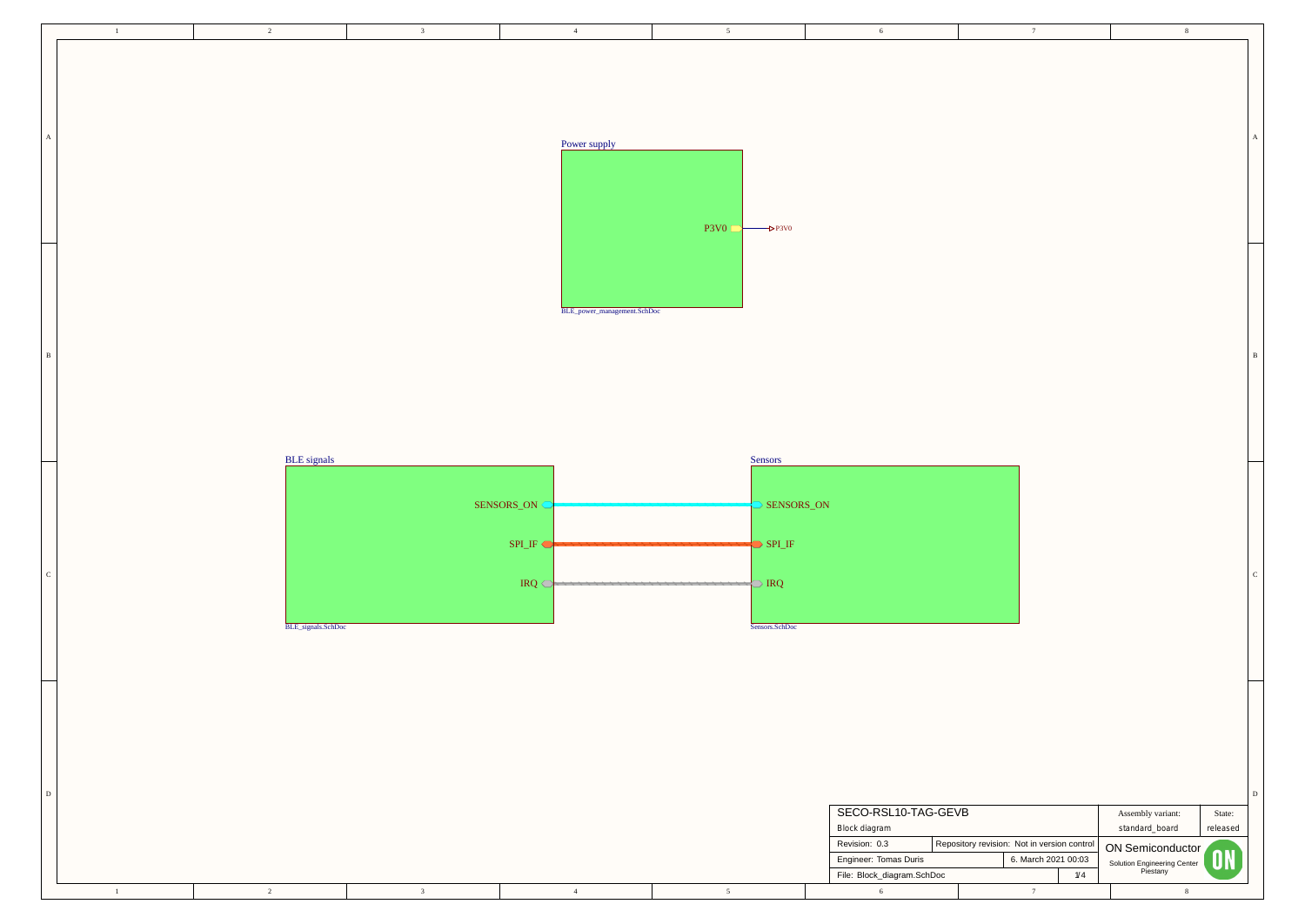

| ı |
|---|

| 7                                                            | 8                                                                                                         |                          |                  |
|--------------------------------------------------------------|-----------------------------------------------------------------------------------------------------------|--------------------------|------------------|
|                                                              |                                                                                                           |                          | $\boldsymbol{A}$ |
|                                                              |                                                                                                           |                          | $\, {\bf B}$     |
|                                                              |                                                                                                           |                          | $\mathbf C$      |
| vision: Not in version control<br>6. March 2021 00:03<br>2/4 | Assembly variant:<br>standard_board<br><b>ON Semiconductor</b><br>Solution Engineering Center<br>Piestany | State:<br>released<br>ON | $\mathbf D$      |
| $\boldsymbol{7}$                                             | $\,$ 8 $\,$                                                                                               |                          |                  |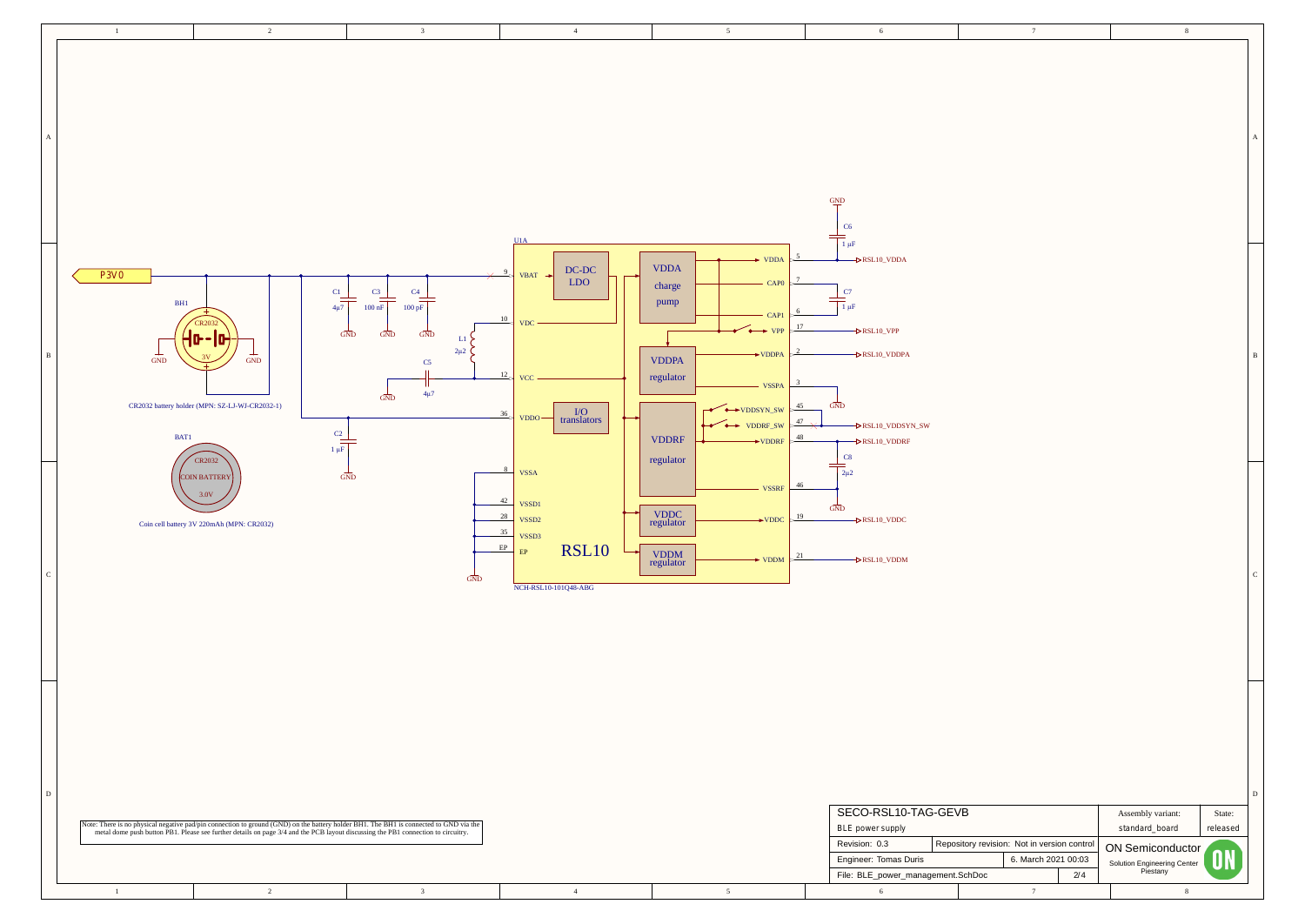